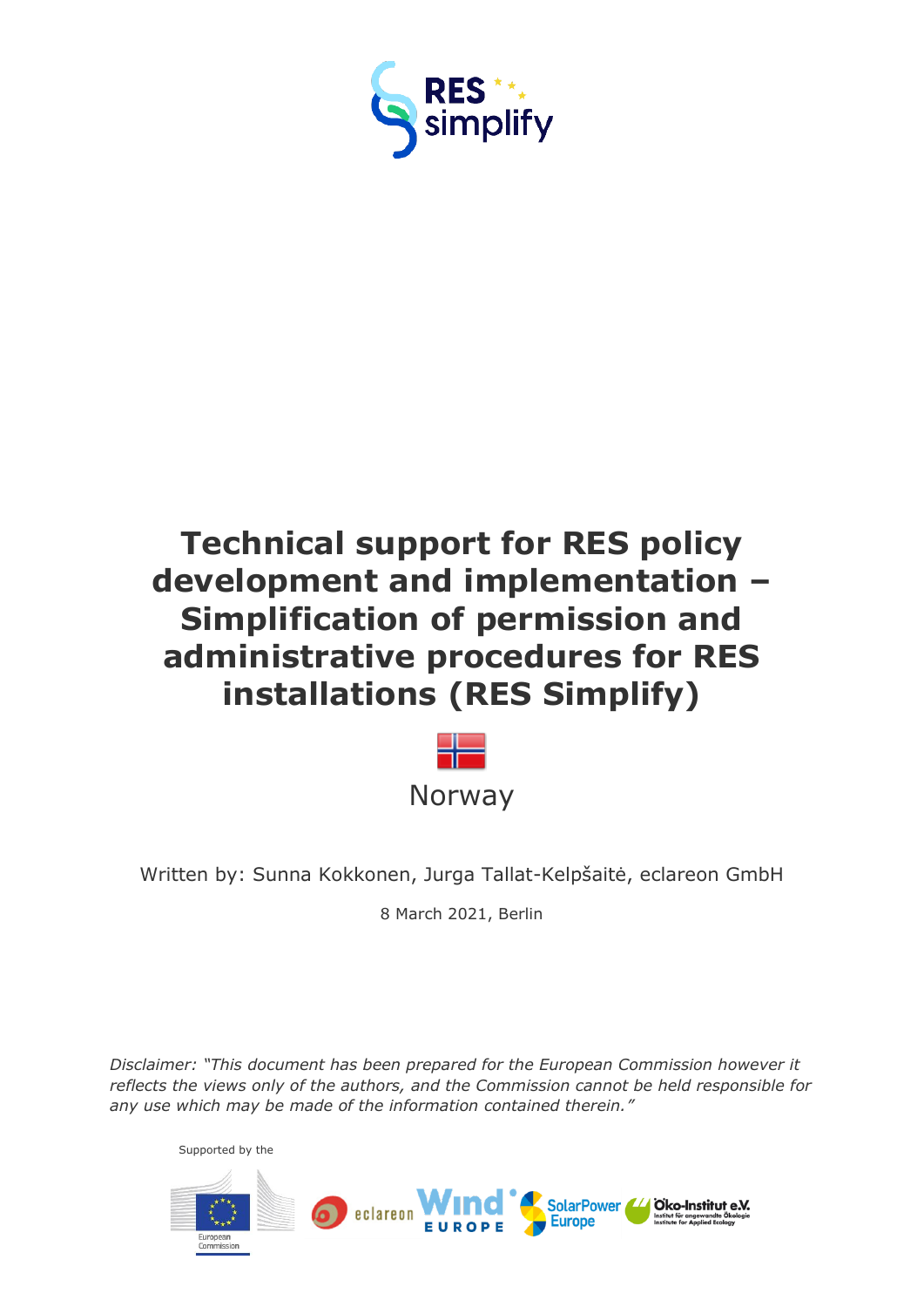# <span id="page-1-0"></span>**Executive summary**

As the largest hydropower producer in Europe and number six in the world, Norway has more than a century of experience of constructing and permitting hydropower (Norwegian Government, 2016b). Therefore, Norway has developed a highly standardised permitting framework, which has undergone numerous changes throughout its history, for example, the pressure put on it by the civil society: Norwegian hydropower permitting is addressing social, cultural and ecological issues to an increasing extent.

Numerous lessons can be drawn from the Norwegian hydropower permitting framework as it has already responded to challenges arising from interfering with river ecosystems and culture and livelihood of affected communities. There is still room for improvement for balancing between the interests of increasing electricity demand and emissions-free energy needed for Norway's ambitious climate, which are often in opposition with ensuring minority rights and preserving biodiversity and valuable landscapes.

In Norway, the Ministry of Petroleum and Energy (MPoE) and its sub-entity the Norwegian Water Resources and Energy Directorate (NVE) are responsible for licensing medium and large hydropower plants. Permits for smaller hydropower installations can be issued by municipalities, which lessens the bureaucratic load on MPoE and NVE. Nevertheless, both of the latter authorities still fulfil an advisory function in small-scale hydropower permitting.

NVE serves as a one-stop-shop for hydropower permitting in Norway, which has resulted in a number of benefits. Firstly, centralising permitting power and expertise within a single authority ensures rather efficient, knowledgeable and balanced licensing decisions. Secondly, due to the transparent and standardised licensing process, civil society actors are familiar with the process and their rights and possibilities to influence the ongoing projects. Thirdly, developers can receive assistance with all their doubts and questions from the NVE.

Some of the most successful features of the Norwegian hydropower licenses are their inbuilt benefit-sharing mechanisms, such as license fees paid to municipalities and the state, and their mechanisms of environmental and social protection in the area. The producers and the permitting authorities are also open to developing and deploying less invasive hydropower technologies.

In last two decades, Norway underwent a boom of small- and medium-scale hydropower construction, which was sparked by the state policies aiming at reaching its climate policy targets. This trend is now fading, and the next massive task for permitting authorities will be revising and updating the licenses for old, large hydropower plants, which were built in the time of less stringent environmental and social requirements for hydropower (Haugen and Jensen, 2021).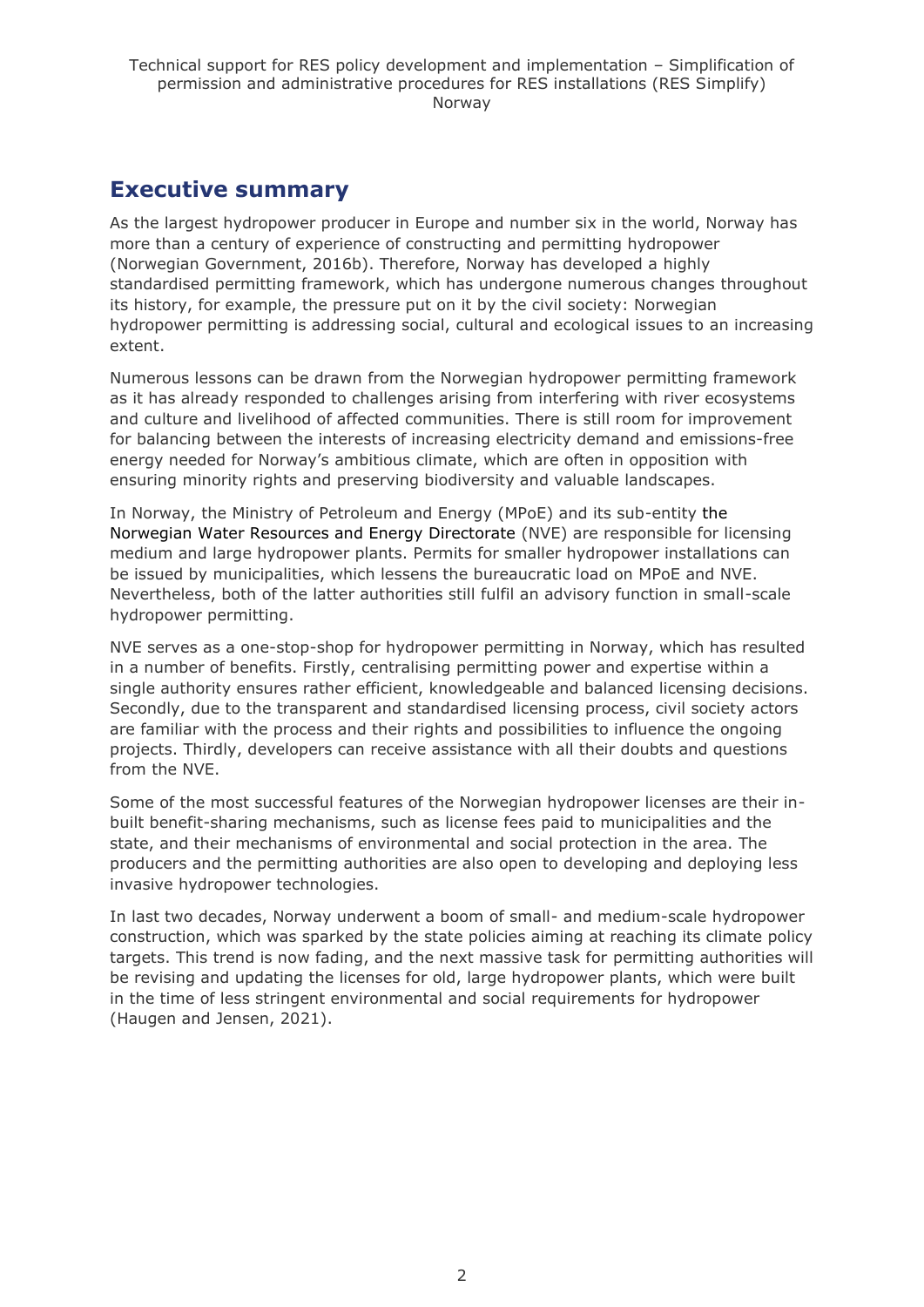# **Table of contents**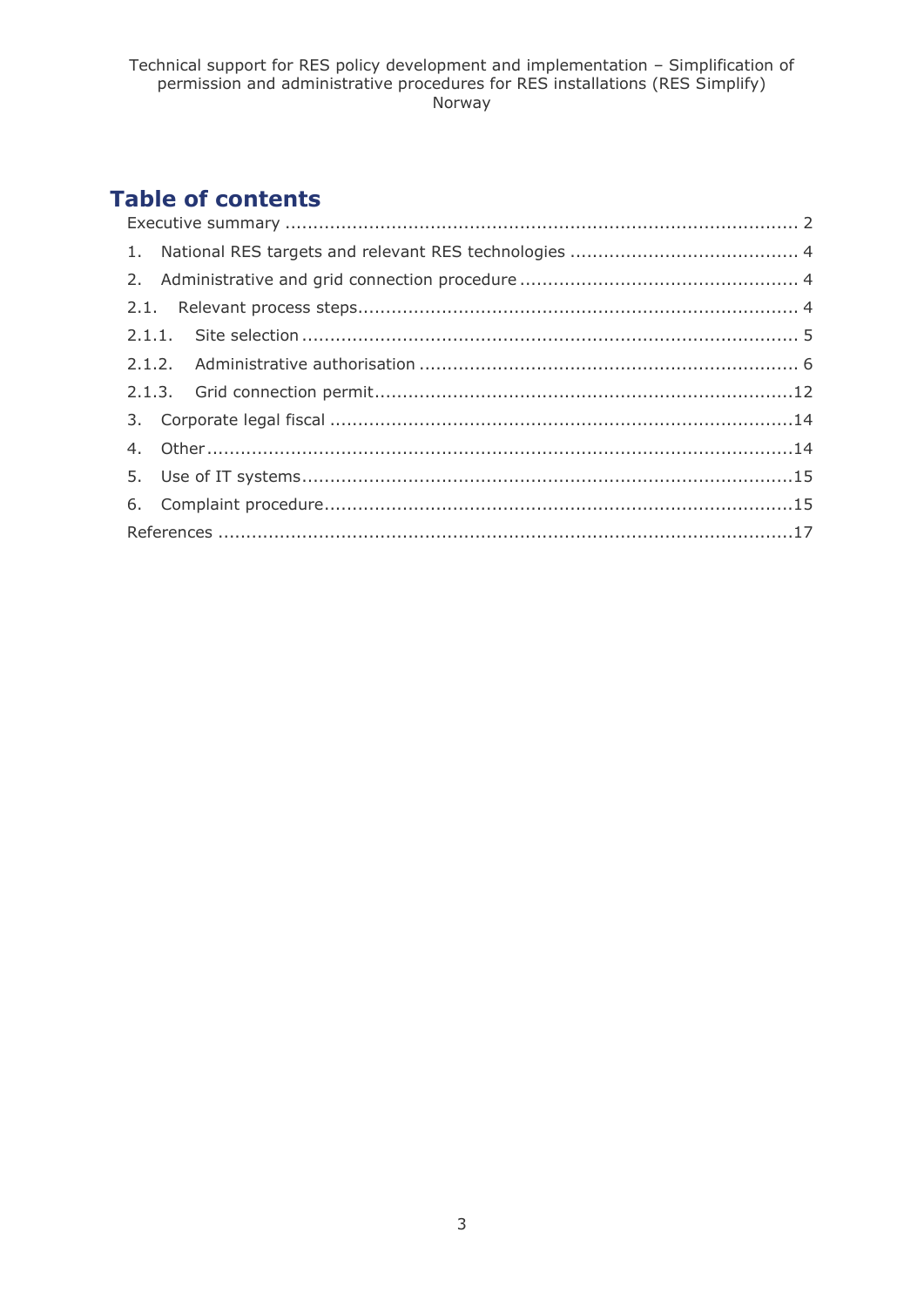# <span id="page-3-0"></span>**1. National RES targets and relevant RES technologies**

Virtually all electricity produced in Norway is from renewable sources (RES). In December 2020, hydropower constituted 90,8% of Norwegian electricity production and wind power 8,4% (Statistics Norway, 2021). Traditionally, the share of hydropower has been even higher but since the early 2000s, wind power has also been introduced into the Norwegian electricity mix. However, the emerge of wind power does not imply at ceasing hydropower development. On the contrary, the amount of annual electricity production from hydropower has been increasing at an accelerating pace in the last few years, and the trend is likely to continue, still (Aanensen and Holstad, 2018).

With the practically emissions-free electricity sector, Norway or the EU have not set any future targets for the Norwegian renewable electricity (RES-E) for 2030. However, Norway has pledged to increase and improve renewable energy production in the country by e.g., enhancing licensing procedures, increasing electricity exports and attracting high-energy infrastructure, e.g., data centres, into Norway (MPoE, 2016).

This report covers the most important elements of the current hydropower permitting framework with the focus of best practices in Norway. The technology was chosen due to numerous factors, the most significant being the sheer production volume. Secondly, Norway has extensively mapped out its remaining hydropower potential and made the findings publicly available to developers, accelerating hydropower development further (IHA, 2017). Together with the financial support available from the joint electricity certificate framework with Sweden, numerous small-scale hydropower installations have been installed in the past decade (ibid.). Thirdly, several older hydropower installations are becoming outdated, and as their licenses and technology are being revised and updated, the environmental and social impacts of hydropower are being addressed more carefully than in the past and the revamped installations will increase in capacity (IHA, 2017). Finally, Norway aims at expanding its electricity exports, and hydropower will be crucial to realising this target (MPoE, 2016).

# <span id="page-3-1"></span>**2. Administrative and grid connection procedure**

# <span id="page-3-2"></span>**2.1. Relevant process steps**

According to the Norwegian legislation, only entirely or mainly publicly owned entities can produce large-scale hydropower. Smaller installations can have a private owner. Therefore, private developers are automatically excluded from operating a large hydropower plant.

When selecting a suitable site for a new hydropower installation in Norway, one has to bear in mind that hydropower is not permitted in protected watercourses. Furthermore, the relevant spatial plan (regional or local) serves as a guideline for the activities undertaken in the area.

In Norway, the administrative authorisation of a hydropower installation consists largely of applying for a single, multi-purpose permit: the hydropower license. Depending on the size of the installation, the license is granted either by the local municipality (most installations smaller than 1 MW), the NVE (1-10 MW installations) or by a Royal Decree (installations larger than 10 MW). The licensing process is long and thorough: for largescale hydropower plants, it consists of several rounds of planning, public hearings, consultations, discussion, and approval. On the other hand, the Norwegian hydropower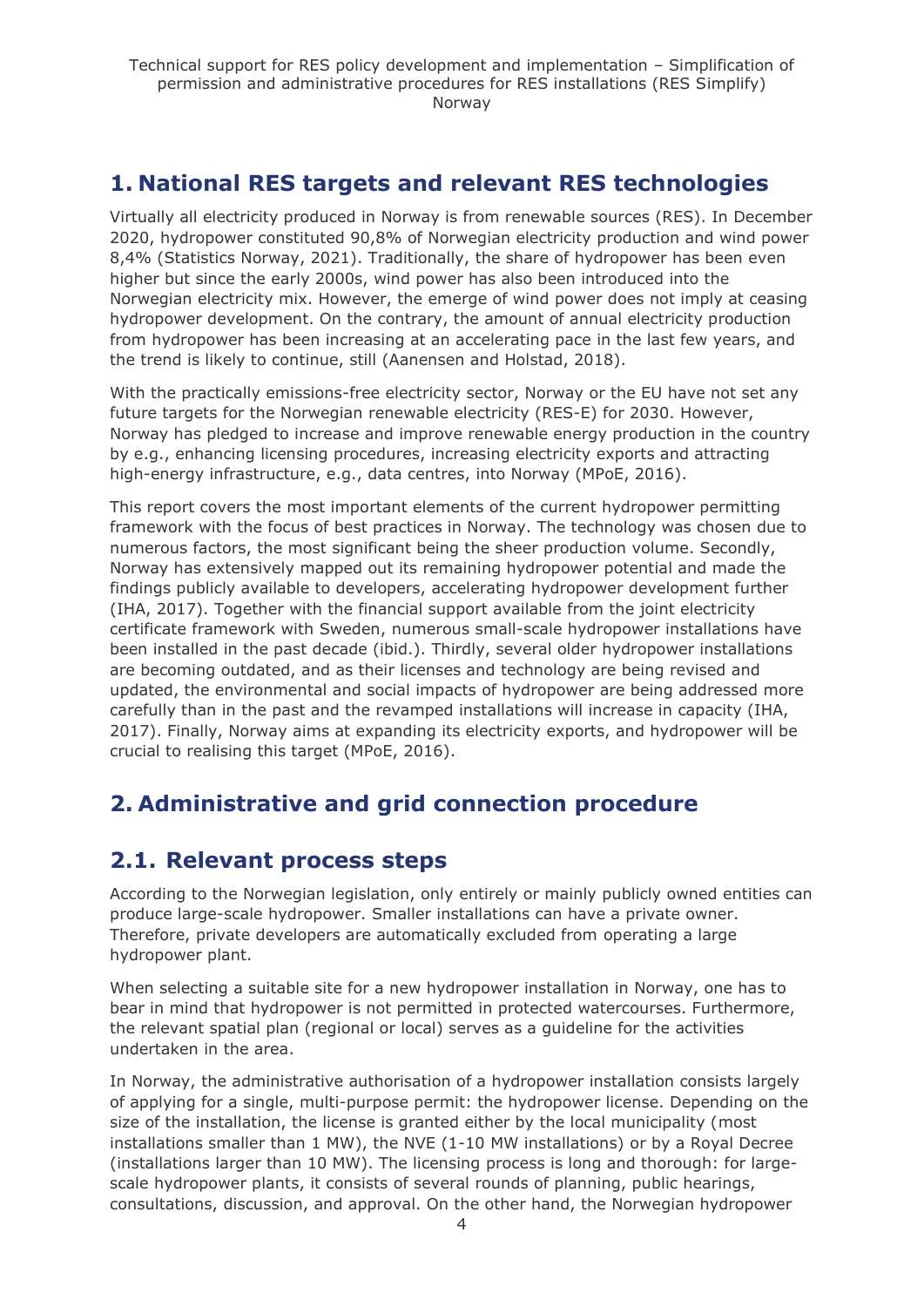license is multi-functional: it includes elements of a construction permit, spatial planning, environmental impact assessment (EIA), environmental permit, cultural heritage permit, and so on.

Parallel to the hydropower license procedure, the developer shall also apply for grid capacity, which is granted in cooperation with the competent authority for the hydropower license. Once capacity has been granted, the owner of the almost-finished installation will enter into a grid connection agreement with the local transmission system operator (DSO) or transmission system operator (TSO), Statnett.

The final permit to be acquired by a new hydropower producer is electricity sales license, which is also issued by the NVE.

As this report only focuses on the key permitting procedures and their advantages, some permitting processes are only mentioned briefly or not covered at all. For example, site selection and construction permits are only referred to. The report aims at highlighting the streamlined and integrated functioning of the unique NVE permitting framework, which can serve as an example for establishing one-shop-stops and centralising the expertise for renewables permitting to the hands of a single state agency.

# <span id="page-4-0"></span>**2.1.1. Site selection**

### **Process flow**

The project developer has to obtain rights to a waterfall (potential hydropower site) as a first step on the way to permitting a new hydropower installation, as stipulated by the Waterfall Rights Act. The core principle of the Act is that large-scale Norwegian hydropower resources are owned and managed by the public. According to the Act, only public bodies and companies with a maximum of one-third private ownership are eligible for a production license, and therefore, bodies with more private ownership than that are automatically excluded from developing (large) hydropower in the first place (art. 1-3 Waterfall Rights Act).

In general, it is not permitted to install hydropower in protected watercourses, with the exception of installations below 1 MW. A deviation from this principle has to be decided by the *Storting* (the Norwegian parliament) (art. 30 Water Resources Act).

In Norway, licenses for hydropower installations larger than 10 MW are always licensed by a national-level authority (see Section 2.1.2. for more information). Therefore, it is not necessary to change spatial plans to fit the purposes of hydropower in advance as spatial planning is included in the hydropower permitting process. Spatial planning has to be taken into account when selecting a site for a small-scale hydropower installation if the permitting authority is the municipality/municipalities, in which the installation would be located. See Section 2.1.2. for more information about the permitting process under the building permit procedure.

#### *Small-scale devices*

The Waterfall Rights Act does not apply to hydropower installations smaller than 4.000 horsepower (art. 2).

## **Identified good practice**

**Hydropower potential.** The Norwegian Government has published information on the available potential large hydropower sites in their Master Plans for Hydropower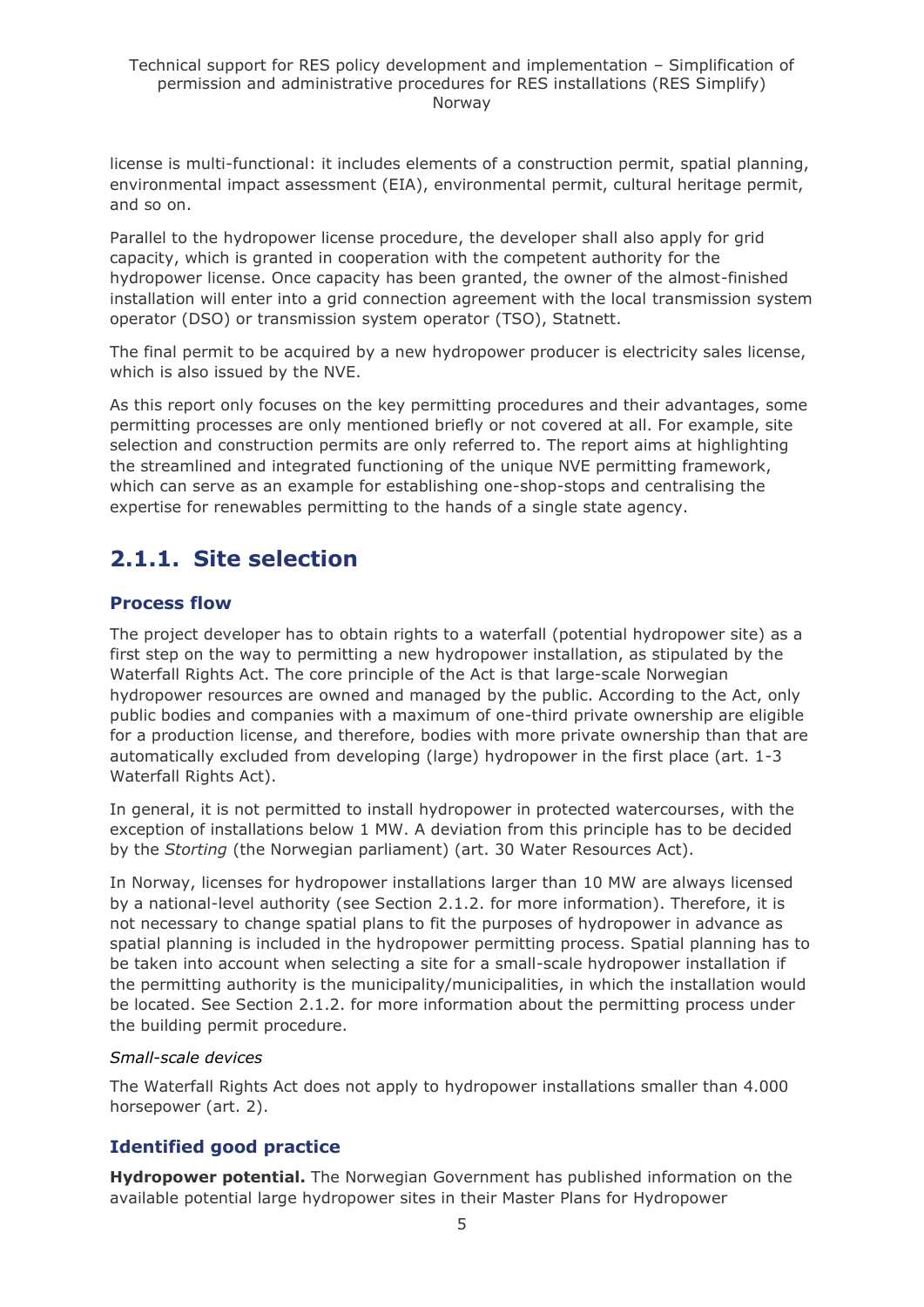Development until 2016, when the tool was discontinued as it has largely fulfilled its purpose. The remaining, realistic hydropower potential is about 34 TWh/year, excluding protected rivers and hydropower projects that have been rejected in the past. The Master Plans also included 'an order of priority for projects that can be considered for licensing' (MPoE, 2015).

# <span id="page-5-0"></span>**2.1.2. Administrative authorisation**

### **Process flow**

### *Hydropower license*

Three pieces of legislation set the stage for hydropower licensing in Norway. The Energy Act, which covers all energy production, and two hydropower-specific laws: The Watercourse Regulations Act and the Water Resources Act. The Water Resources Act describes the licensing procedure, whereas the other two also include provisions on the revision of these licenses.

Such activities are usually subject to a license issued either by a Royal Decree (large installations) or by NVE. The licensing requirement applies to the construction of a new hydropower installation, as well as refurbishing or modifying ongoing hydropower installations in a way that would affect nature conservation values, or resuming previously suspended activities in protected watercourses (art. 35 Water Resources Act).

The licensing process flow depends on the size of the hydropower plant as the process is somewhat easier for installations with the capacity under 1 MW. Very small installations (under 1 MW) can be exempted from the license requirement unless they could interfere with community interests or have impacts on the local environment or landscape. Very small installations can be licensed by the municipality. When in doubt, the developer can submit a notification form to the NVE to assess the need for licensing (NVE, 2019a).

The permitting process goes as follows:

### *For hydropower installations with up to 10 MW capacity*

The application process begins with the developer studying the permitting framework and the intended site, and identifying the potential conflicting interests and other possible issues related to the project (e.g., compatibility with the local plan or with nature conservation interests). Hydropower installations less than 1 MW capacity have a simplified permitting procedure, see below. After mapping out what should be paid special attention to in the application, the application materials are gathered and submitted to the NVE. The application should contain information on e.g., hydrology, environmental information, location (map), and the technology used. The NVE has made templates available for the aforementioned attachments (NVE, 2019a).

After the application has been received by the NVE, it will be examined and additional information is required, if necessary. Once the application materials are complete, they will be sent for a public hearing where affected parties can have their say. After studying the application materials, conducting a site visit and receiving the comments from a public hearing, the NVE will take the licensing decision (NVE, 2019a).

Once the license has been granted, the Environmental Inspectorate and the Dam Inspectorate will continue to supervise the permitted hydropower activities. They will follow up on e.g., the planning and execution of environmental and safety plans as well as the construction and operation of the hydropower plant (NVE, 2019a).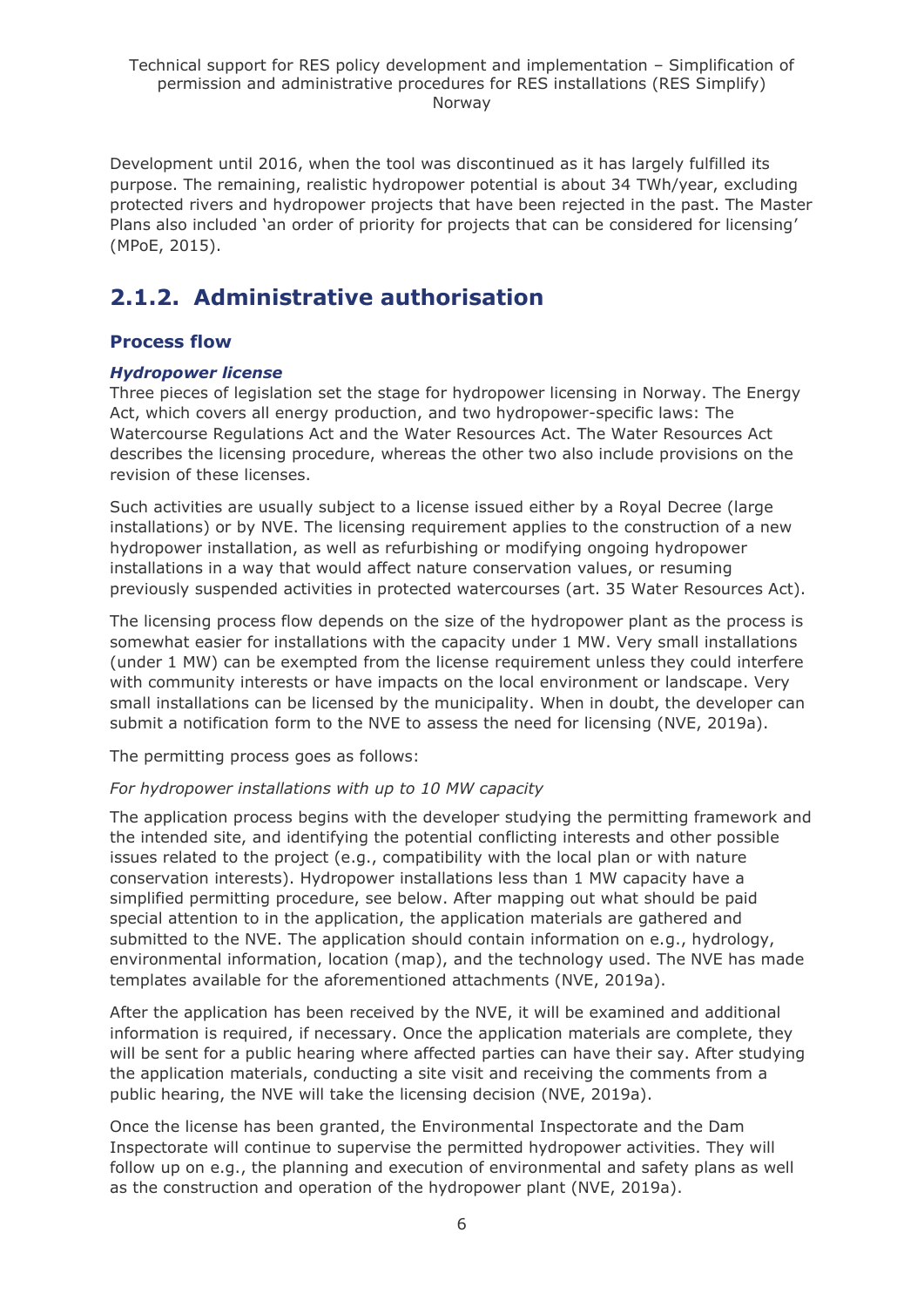#### Technical support for RES policy development and implementation – Simplification of permission and administrative procedures for RES installations (RES Simplify) Norway

Plants with an annual production of less than 40 GWh are not subject to the licensing fee.

#### *For hydropower plants with annual production of over 40 GWh*

The application process is somewhat more detailed for larger hydropower plants. In addition to the steps described above for smaller installations, the developer has to take preparatory steps prior to application itself. Applicants who wish to have a hydropower plant with annual production over 40 GWh have to make a notification to the NVE about the project in order to evaluate the need of impact assessments. A public hearing is held on the NVE's assessment report and the developer's proposal for impact assessment. As a part of the consultation, the developer has to inform local residents about the project as well as host a public meeting (NVE, 2019b).

After the consultation phase, the NVE will decide on the final impact assessment programme. The developer is responsible for carrying out the assessment according to the programme (NVE, 2019b). When the impact assessments have been completed, the developer will submit the licensing application together with the impact assessments reports to the NVE. Next, the affected stakeholders are consulted and a public hearing meeting organised. The NVE will also conduct a site visit to the future installation, which will be open for the municipality and affected stakeholders (NVE, 2019b).

Large hydropower projects not requiring an impact assessment notification will conduct the necessary impact assessment during the application stage (NVE, 2019b). This applies to installations larger than the 10 MW capacity described above but not large enough to require a pre-notification.

After inspecting all application documents, including the assessments and comments from stakeholder consultations, the NVE will publish their recommendation whether the license should be granted or not to the Ministry of Petroleum and Energy (MPoE). In order to grant the license, the advantages of the project need to outweigh the disadvantages caused – the so-called 'trade-off principle', which is codified in the article 25 of the Water Resources Act.

The MPoE will consult affected ministries and municipalities, assess the application package and present the case to the government. The licensing decision is taken by a Royal Decree of the King-in-Council. The MPoE sends the decision to the applicant and the NVE, who will be responsible for the follow-up and inspection of the upcoming planning, construction and operation (NVE,2019b).

The hydropower licensing conditions contain provisions on benefit-sharing mechanisms. For example, when the plant is in operation, the NVE will calculate the licensing fee the plant has to pay to the affected municipalities (art 14. Watercourse Regulation Act). Owners of large hydropower plants are also obliged to feed in a share of the electricity produced to the municipalities affected by the plant (NVE, 2020a).

#### *Repowering*

If the hydropower installation has not become operational within the legal timeframe or has not been operational for two years, the hydropower license can be revoked. In both cases, the developer has to apply for a new license (art. 27 Water Resources Act).

#### *Decommissioning*

If the owner of a hydropower installation wishes to decommission the installation, they must notify all interested parties first. The facility must be deconstructed and the watercourse must be restored as close to its original (pre-hydropower) condition as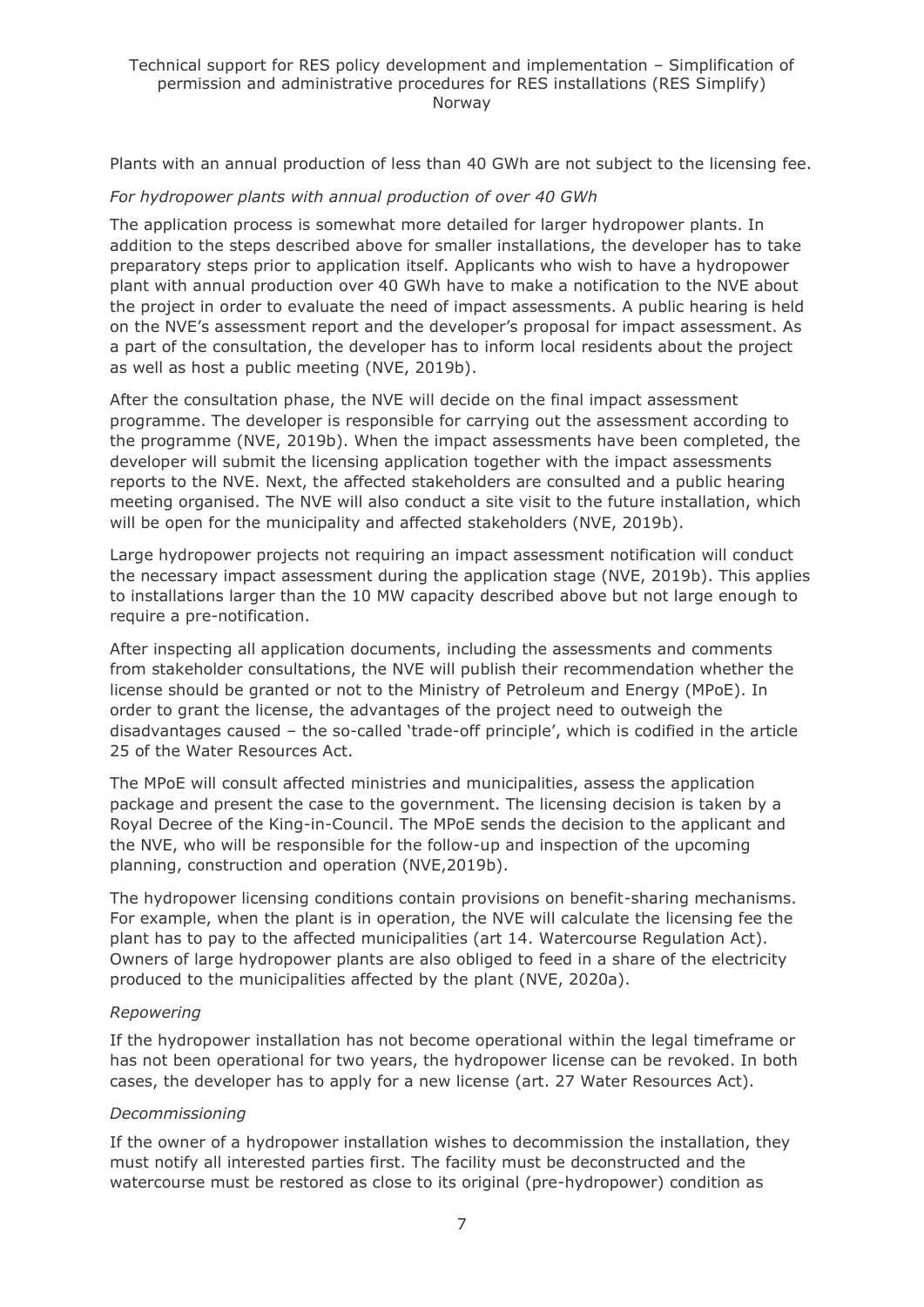possible as well. If the decommissioning poses a threat to the ecosystem or to another public interest, a license may be necessary to acquire (art. 41 Water Resources Act).

#### *Small-scale devices*

Since 2018, most small hydropower plants up to 1 MW are not licensed by the NVE but municipalities (art. 64 Water Resources Act). In the exceptional cases, these very small installations are licensed by NVE instead of the municipality: for example, in protected rivers and national salmon watercourses, the NVE takes over the permitting process (NVE, 2019a). Municipalities grant licenses for these very small hydropower installations according to the regulations set in the Water Resources Act and the Planning and Building Act. Some articles of the Water Resources Act also apply to the small hydropower installations licensed by municipalities, such as the duty of care, maintenance and closure (art. 5, 10, 37, 41) (NVE, 2019a).

The permit can only be issued if the benefits of the project are proven greater than its disadvantages (art. 25 Water Resources Act). The application has to contain appropriate information on the impacts of the construction project in order for the municipality to make their decision. The MPoE has issued guidelines for municipalities licensing smallscale hydropower (NVE, 2018).

When processing the application, the municipality will ensure that all relevant stakeholders are sufficiently informed about the project and are being consulted according to the public participation legislation set out in Chapter 5 of the Planning and Building Act (art. 1-5, ch. 5). Some of the important bodies to consult are the County Governors, the Sámi parliament (if the project would affect Sámi livelihoods), and the central government, and relevant NGO's (NVE, 2018).

If the permit is granted, the municipality will be responsible for the follow-up of the installation during the construction period. The NVE will take over monitoring responsibility once the hydropower installation has become operational (NVE, 2019).

### **Deadlines**

#### *Hydropower license*

The licensing process itself does not entail strict deadlines and applications are processed on individual basis.

The construction of a hydropower installation shall commence within 5 years of granting the license and completed within the following 5 years. It is possible to apply for an extension to the deadline from the MPoE. (art. 15 Water Course Regulation Act)

### **Identified good practice**

**NVE as a one-stop-shop.** The hydropower license, processed and granted by the NVE or processed by NVE and granted by a Royal Decree, has a wide variety of built-in features that are often granted as separate licenses in other countries: operation permit, environmental permit, construction permit, and so on. The NVE serves as a national contact point and one-shop-stop for hydropower licensing, which has multiple benefits from the viewpoint of smooth permitting. The applicant can turn to NVE with all permitting-related questions and doubts, and the same rings true to other stakeholders taking interest in upcoming hydropower projects, such as NGOs willing to have their say about the ongoing processes.

The one-stop-shop role also has positive effect on the NVE's internal functioning as it is home to (almost) all the hydropower permitting expertise and experience in Norway. The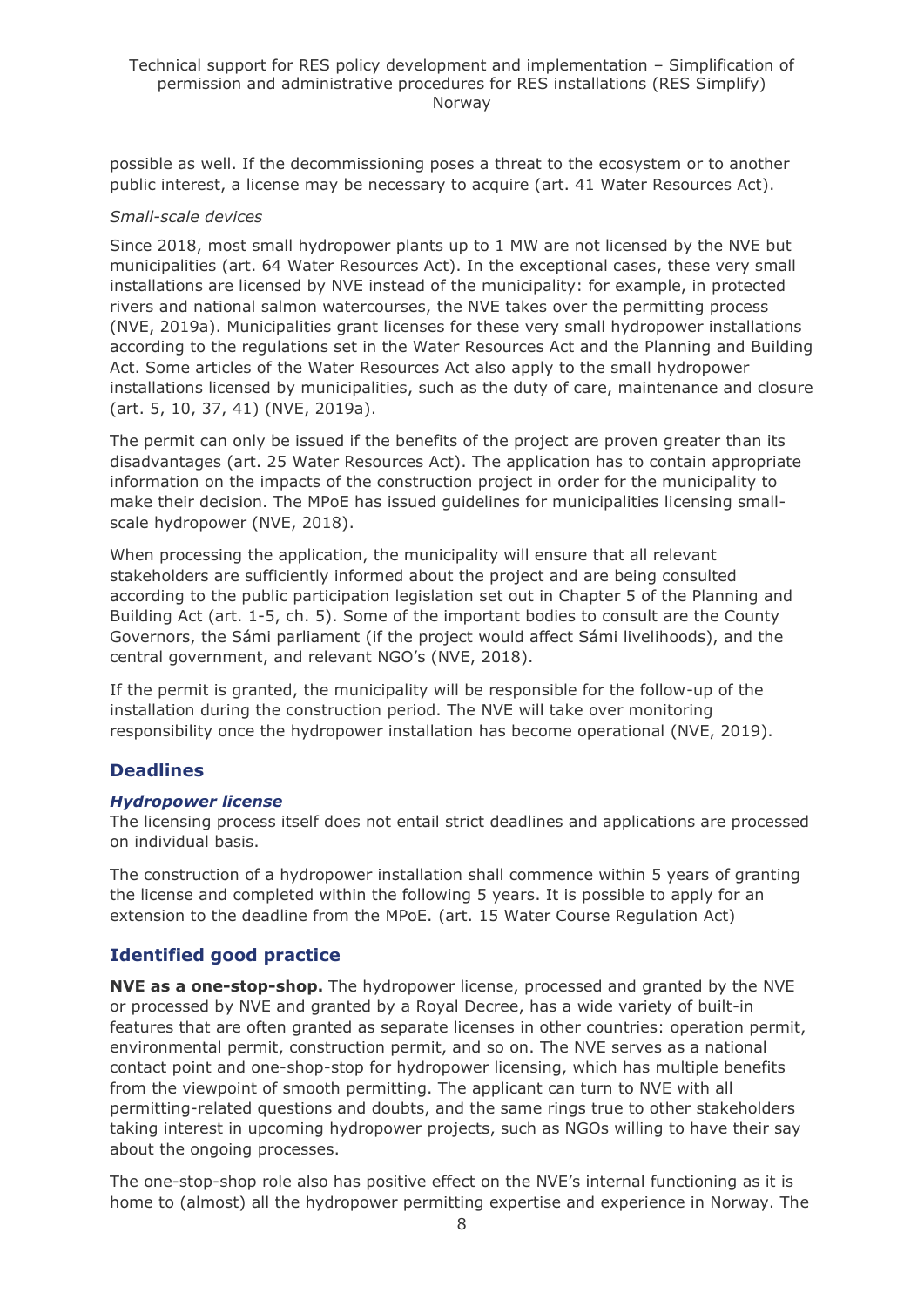NVE can combine all possible aspects of permitting into the same decision-making 'table', which allows it to acquire a comprehensive picture of the potential hydropower projects, and to assess an assembled impact of the project at hand. Considering all possible impacts and features at the same time is time-consuming, but according to the interviewed NVE experts, it enables the institution to take 'balanced and sustainable decisions' (Haugen and Jensen, 2021).

NVE is in charge of most hydropower-related permits and procedures, but not all. For example, the authority for land use lies within municipalities. However, the permitting authorities, such as NVE, municipalities and grid operators, are engaged in long-standing cooperation when it comes to combining interests and evaluating the effects and plans of potential hydropower projects (Haugen and Jensen, 2021).

**Standardised permitting procedure.** The core principles of the Norwegian hydropower permitting system have remained the same since the adoption of the first legal instruments for the purpose. Up to this day, the same – albeit substantially updated – legal instruments still steer hydropower permitting.

Due to the well-established nature of the hydropower licensing procedure, also other stakeholders than the permitting authority and hydropower producers are very familiar with the procedure and know-how and when they can get engaged in order to have their views heard. Civil society actors, such as environmental NGOs, are familiar with the permitting process and their rights to participation in it.

According to the interviewed experts, the value of a pre-defined, standardised permitting procedure lies in the high degree of participation and transparency derived from it. In Norway, hydropower permitting is not perceived as a black box administrative machinery producing decisions separately from the civil society, unlike in countries where the permitting framework is more fragmented and public participation mechanisms less developed (Haugen and Jensen, 2021; Håpnes, 2021).

The standardised application procedure and NVE expertise also allow for flexible management of applications. In the last two decades, NVE was flooded with applications for small and medium-sized hydropower installation licenses. They were handled with a streamlined approach, and application templates made it easier to handle the piles of applications. The NVE also conducted public hearings for projects planned for the same region at the same time, which lessened the regional authorities' administrative load. The 'boom' of small and medium-sized installations resulted from the Norwegian government's attempts to stick to its renewable energy targets (Haugen and Jensen, 2021).

**Built-in benefit-sharing and compensation mechanisms.** As described above in the process flow part, Norwegian hydropower permits always have in-built benefit-sharing and compensation mechanisms. These mechanisms have a long tradition on Norwegian hydropower permitting, and they have substantial impacts on communities' willingness to allow hydropower in their lands. Firstly, municipalities have come to view hydropower as a stable source of income due to the annual license fees and the 'compulsory power' that they can either consume or sell on an open market for profit. Secondly, hydropower producers are often obliged to make reparations to the affected ecosystems and recreational activities, such as fishing. The reparations can take the form of an environmental develop fund, for example. It is important to note that some of these benefit-sharing mechanisms are only relevant to large hydropower plants; small-scale hydropower projects are usually initiated by the local community and therefore, they benefit the locals by default (Haugen and Jensen, 2021; NVE, n.d.).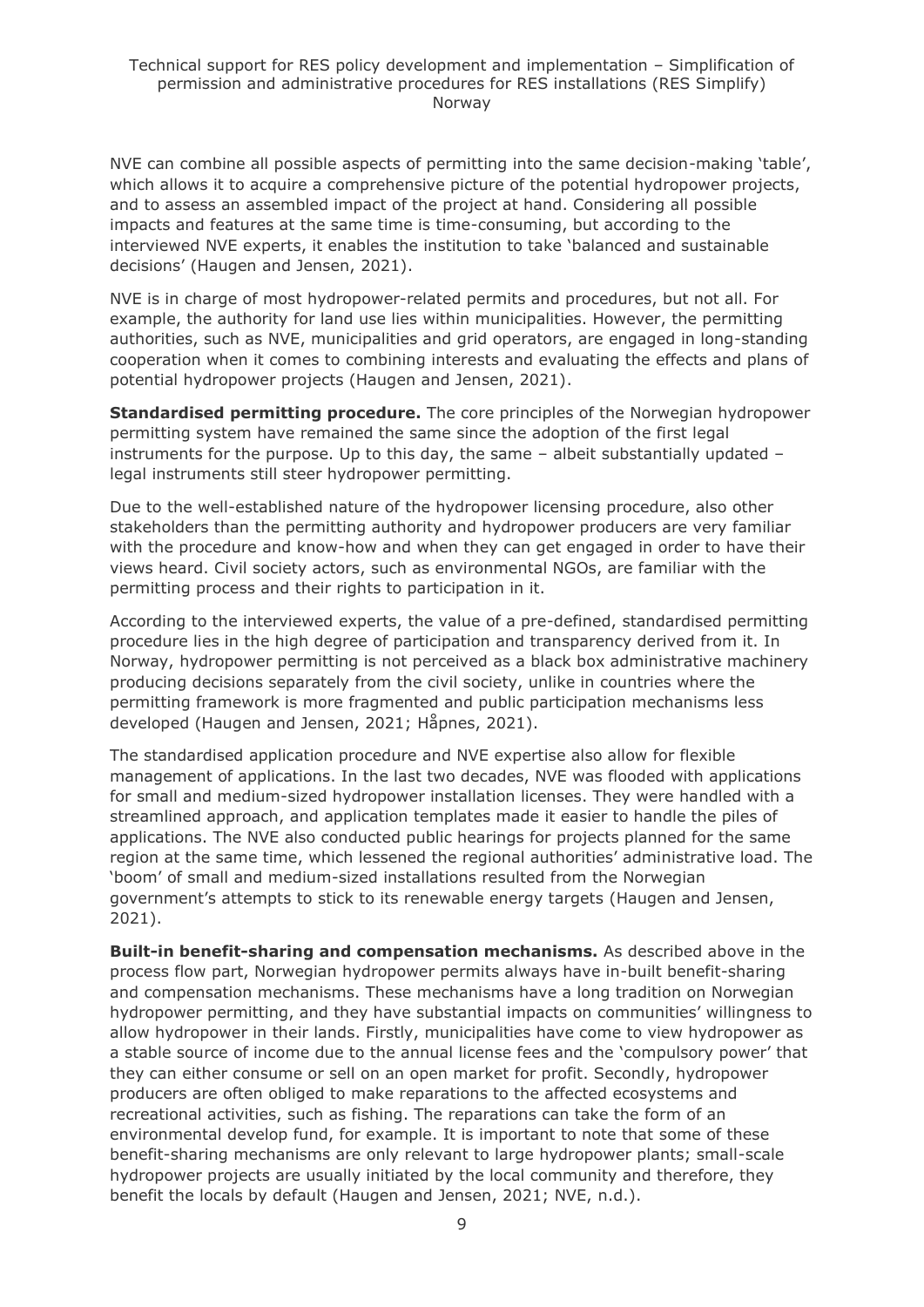**Licensing as a political, not legal, process.** In Norway, hydropower (as well as other energy production) licensing decisions are not issued by a judicial body like in, i.e., Sweden, but by a political entity. When a hydropower license is given by Royal Decree, it is approved by the Norwegian government as a whole, and not only the relevant ministry (MPoE). In a similar manner, the instance of appeals is not a court but the MPoE. This aspect has both negative and positive implications to the hydropower sector. Focusing on the advantages, the system has concentrated all hydropower-related decision-making power to the same political institution, which has led to a high level of expertise in the topic within NVE and MPoE. Furthermore, as political bodies are responsible for permitting and appeal processes, it is easier and quicker for the Norwegian Government to change their hydropower policy and implement the changes.

**Consultation of vulnerable groups.** Norway made crucial mistakes with hydropower permitting in the past by ignoring the massive social, cultural and ecological effects of hydropower projects. Perhaps the most notorious example is the construction of the Alta dam in the country's then-northernmost region Finnmark in 1970s and 1980s: a large dam was planned to be built in the region's well-known salmon fishing river, which held an irreplaceable importance to the local indigenous communities' livelihoods, such as reindeer herding and salmon fishing, as well as threatened the river ecosystem. The project was strongly opposed by Sámi and environmentalist groups, and the protests even lead to violence. The Alta hydropower project raised environmental and cultural awareness in Norway and abroad, and lead to large-scale empowerment and increase in popularity of Sámi and environmental organisations. In the end, the dam was built but the Norwegian state had learned a lesson: to involve civil society actors in large infrastructure projects more. These participation rights have now been codified in legislation, too (see e.g., ch. 5 Planning and Building Act) (Håpnes, 2021; Haugen and Jensen, 2021; Energy Portlet, 2021).

The interviewed NVE experts regard especially the site visits and public meetings as beneficial participation and consultation mechanisms as they enable all interested persons and groups to get first-hand experience of the project and ask questions from both authorities and the developers on-site (Haugen and Jensen, 2021).

**Improved environmental assessments and standards.** As Norway has been harnessing its rivers for hydropower production since the late 19<sup>th</sup> century, ecological and social considerations have not been very high on the agenda since the beginning (Norwegian Government, 2016b). Partly following the Alta incident and other controversial hydropower projects in the late 20<sup>th</sup> century, ecological, social and cultural considerations have gained increasing importance in the contemporary hydropower permitting and operation (Håpnes, 2021).

Hydropower has numerous negative effects on the local environment, and indirectly, on human livelihoods, such as reindeer husbandry or tourism. The effects to the local ecosystem include, e.g., 'reduction in water flow, impacts on the fish fauna, [...] loss of selected species dependent on water and humidity (biodiversity) and loss of specific types of nature' (Bakken et al., 2012).

As a result, today's hydropower permitting pays more attention to environmental standards: for example, natural dynamics such as seasonal flooding is preserved to some extent, and it is no longer allowed to dry out the river's stream all the way anymore. However, the interviewed expert from an environmental organisation stresses that even the current standards for EIAs are not high enough, and that the assessments, such as biological screenings, should not be conducted by experts chosen by the project developer but by experts appointed by a governmental authority. There is solid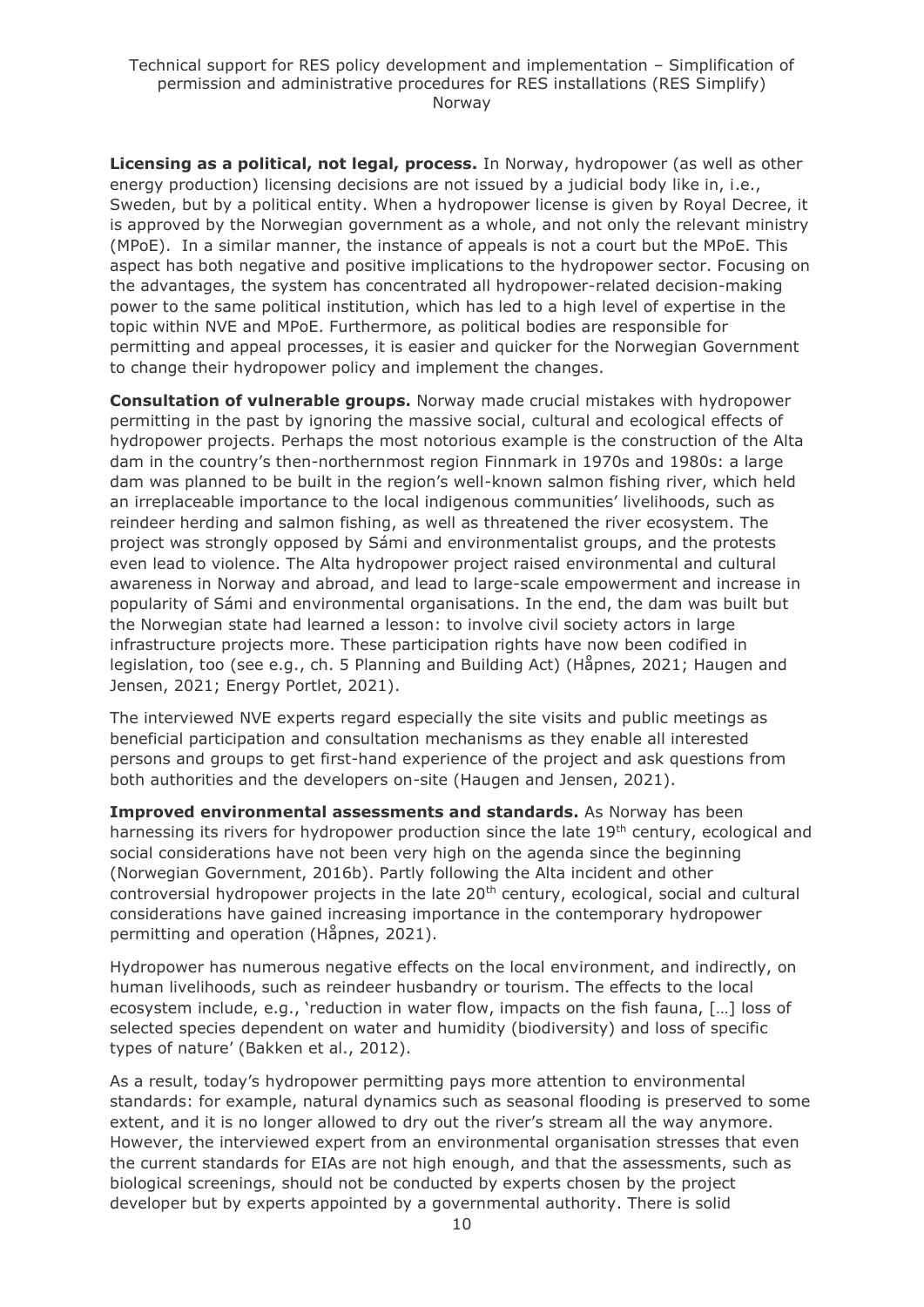documentation that consultant registration on biodiversity is insufficient in several hydropower projects, and that the ecological impact of a project is higher than the project developer indicates. The underregistration of biodiversity, redlisted species, nature types and ecological impact of hydropower projects has also been documented by Naturvernforbundet in some projects (Håpnes, 2021; NVE, 2015).

According to an older study from 2012, small-scale hydropower has in the past posed potentially larger threats to the local environment as their EIA processes have been less thorough than large-scale hydropower's – a conclusion that bunked the myth of the more devastating effects of large-scale hydropower (Bakken et al., 2012). However, the interviewed NVE experts also note that today's standards for EIAs are considerably higher than in the past, and that for the (mainly small-scale) hydropower licenses granted in years 2012-2017 already demonstrate an ambitious level of environmental standards and mitigation requirements for the hydropower producers. It is also important to note that licensing conditions of a hydropower installation include a wide authorisation for third party agencies, such as the Directorate of Nature Management, impose mitigation measures (Haugen and Jensen, 2021).

#### **Increased importance of social and environmental factors in waterway**

**management.** Partly as a result of the increased inclusion of civil society actors in hydropower planning and permitting, the standards for social and environmental impacts of hydropower have become more stringent over the years. The green movement began to affect hydropower starting from the 1960s, but the development of less intrusive hydropower production still continues (Haugen and Jensen, 2021). The Alta incident, as described above, raised domestic and international interest in the downsides of hydropower, and therefore forced producers and authorities to decrease negative impacts caused to local communities and ecosystems. Interviewed experts from NVE as well as from an environmental NGO state that today, environmental and social issues such as fish migration and the preservation of Sámi (indigenous) livelihoods are high on the agenda in water infrastructure projects (Håpnes, 2021; Haugen and Jensen, 2021). Håpnes (2021) considers the implementation of the Water Framework Directive as an important factor for the enhanced environmental and social considerations in hydropower projects. Economic factors are no longer the only considerations that matter – albeit they still outweigh ecological considerations to an extent, according to Håpnes (2021).

Environmental and social considerations have also been included in Norwegian hydropower management legislation. For example, it is no longer allowed to drain the waterflow of river completely (art. 10 Water Resources Act).

**Revision of old hydropower licenses.** Currently, Norwegian hydropower licenses for large installations are obliged to undergo a revision process every 30 years (Håpnes, 2021; Haugen and Jensen, 2021). The obligation to review water management plans and procedures is also codified in the EU Water Framework Directive, which also applies to Norway (art. 13 Directive 2000/60/EC). The large hydropower entering into the revision process in the past few years and the near future have been built in an era of less stringent environmental standards and thus, in need of substantial correction measures (Haugen and Jensen, 2021).

As a part of the revision, the negative impacts of hydropower installations to the river ecosystem are also assessed, and possible ways to mitigate the damage are mapped out and suggested. The revision is also done on the large, important river ecosystems heavily impacted by the 20<sup>th</sup> century hydropower infrastructure, which may and has already led to partial restoration of the impacted river ecosystems (Håpnes, 2021). The restoration measures may include, inter alia, ramping restrictions and more stringent restrictions on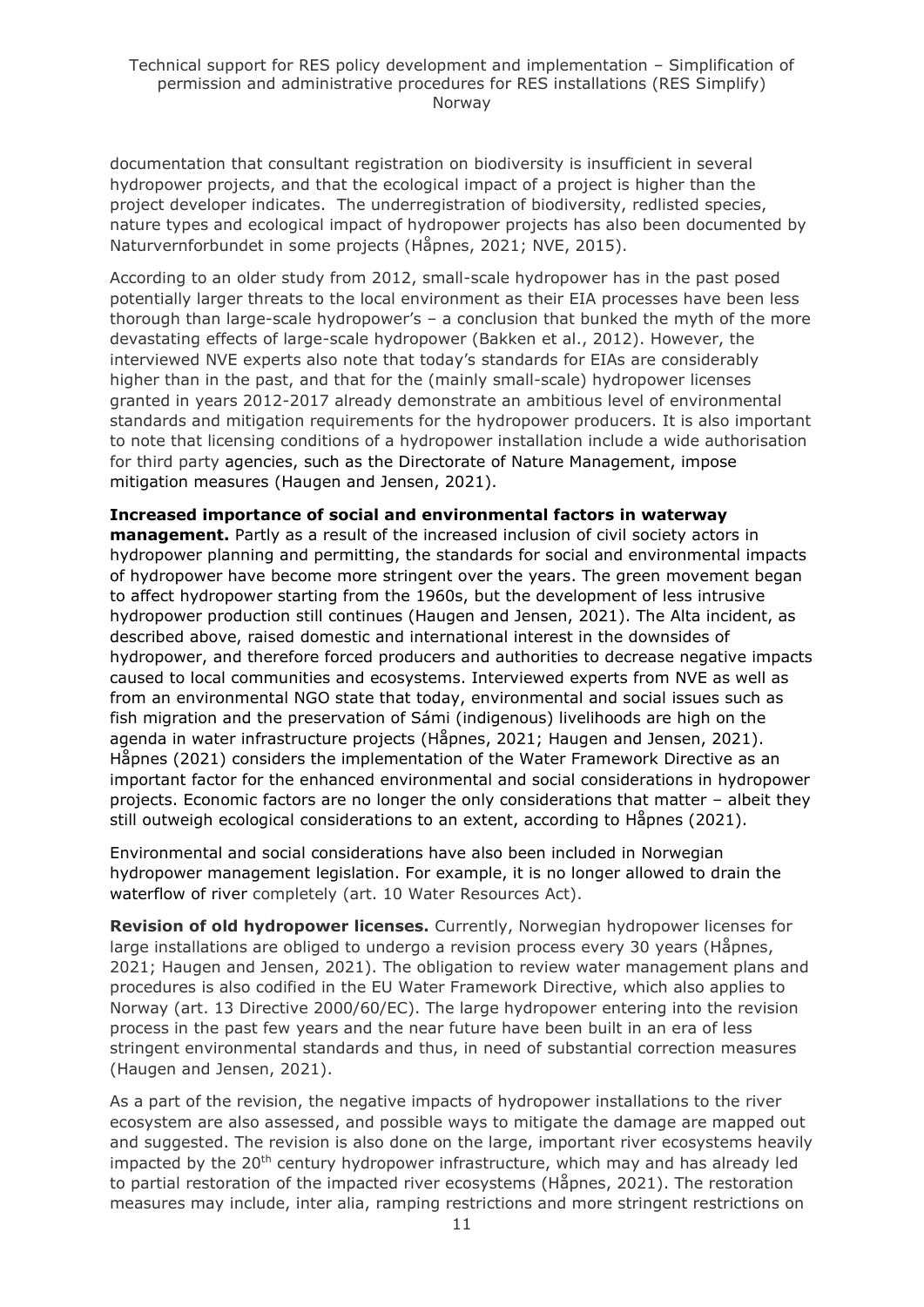the use of reservoirs (Haugen and Jensen, 2021). According to Håpnes (2015), in many rivers, there is ample room to improve the level of restoration works as the existing damage has been far too high when examined with today's standards.

The interviewed NVE experts identify the revision of old hydropower licenses as one of the most important tasks of the NVE today and in the near future (Haugen and Jensen, 2021).

However, the current revision interval of 30-50 years falls short of the 6-year interval in Water Framework Directive, which remains a vital concern for nature conservation organisations and concerned citizens (ibid.).

**Increased importance of scientific research in waterway management.** In the past decade, there has been a significant increase of quality and amount of scientific information and know-how on how to restore rivers used for hydropower production. Scientists have successfully identified the damage caused to the local ecosystem, such as river salmon and brown trout populations, and identified the procedures that could mitigate it. Nowadays, the technology and knowledge for improving heavily damaged river ecosystems exists and is already being applied in practise; for example, river streams have been successfully rebuilt and terraces built. Authorities and hydropower plant operators have been increasingly interested in improving the damaged ecosystems, but large-scale implementation is still lacking. However, the interviewed expert highlights that river ecosystems should not be only understood as limited to the water body, but that altered waterflows have a drastic impact on biodiversity in nearby land areas, swamp forests, wetland and other water-dependent nature types along the rivers as well, e.g., on the wild reindeer migration (Håpnes, 2021).

# <span id="page-11-0"></span>**2.1.3. Grid connection permit**

## **Process flow**

This process step is relevant for new hydropower installations as well as repowering existing installations.

The legal instrument for regulating grid connection is the Energy Act. The energy act license is also issued by the NVE, and the hydropower license and energy act license processes run parallel to each other.

In Norway, the competent authority regarding the connection of a medium-sized or large electricity-producing installation to the local or state grid is either directly or indirectly the national grid operator Statnett. Usually, larger electricity producers enter into communication about potential grid connection directly with Statnett, whereas smaller producers communicate with the local DSO, which, in turn, interact with Statnett.

For a hydropower project developer, the first step in the grid connection procedure is to contact the local grid owner (either a local DSO or Statnett) and inquire about possible capacity in the grid. The developer has the opportunity to ask for guidance regarding the existing network capacity and to share preliminary details about the hydropower project. It is possible to skip this guidance phase and instead, proceed straight to the capacity application process. The difference between the guidance request and application is that when responding to a guidance request, Statnett does not offer the developer the opportunity to order grid capacity yet. However, Statnett encourages potential electricity producers to enter into dialogue and ask for advice whenever needed (Statnett, 2020).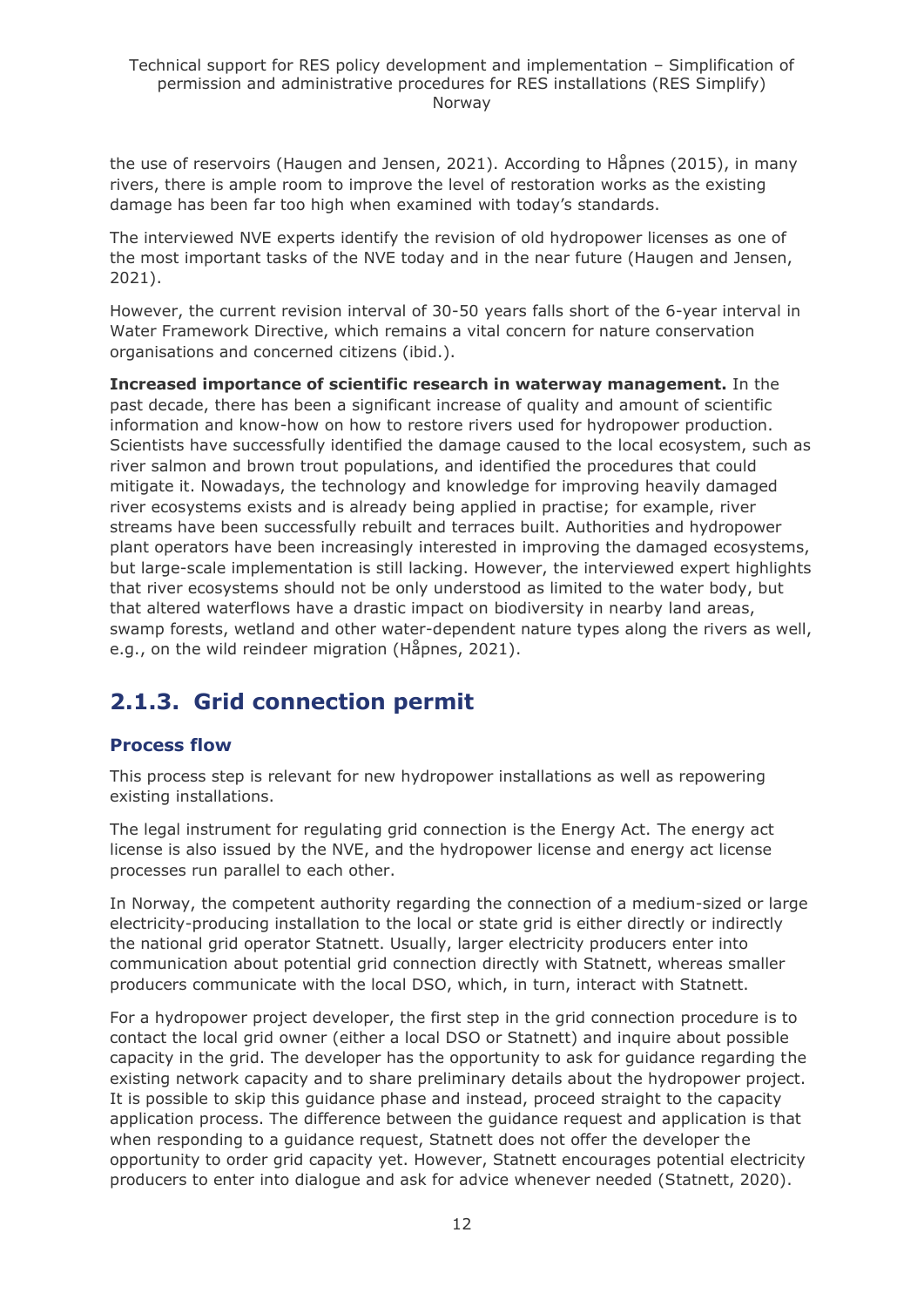Once the developer has a tangible plan for constructing, licensing and financing their new hydropower installation, they can apply for grid capacity from Statnett (or a local DSO). Statnett can assist the applicant and inform them about the documents and plans necessary to enclose to their application. Once Statnett has received the application, it will assess the grid capacity in the area. The costs of the assessment are borne by Statnett, not the applicant (Statnett, 2020).

Statnett or the local DSO will inform the applicant about possible grid capacity. The applicant has to order the requested capacity within the given deadline, or otherwise the capacity is made available to other applicants again. It is possible for the developer to reapply if the deadline is missed. In a similar manner, Statnett can terminate the reservation if the developer cannot stick to the planned progress (Statnett, 2020).

Once the installation or power plant is almost ready to be commissioned, the developer and Statnett or DSO will enter into a network agreement, which defines the terms, costs and other details for the operation of the installation (Statnett, 2020).

If Statnett/DSO cannot offer the applicant a connection to the existing grid, the applicant will receive a reply communicating the need for network development measures. The applicant will be informed about the measures needed to improve the infrastructure in the way that it would allow for a connection, and an estimate of the costs and schedule. The grid enhancement studies and measures may take up to over 10 years if the necessary changes are substantial. Based on the estimate, the developer can decide whether they would like to proceed to the network construction work. The costs of the works are shared by the developer and the network operator (Statnett, 2020).

Statnett has the duty to provide grid connection to both consumers and producers, but only to operationally sound projects.

#### *Small-scale devices*

Hydropower installations that can be connected directly to the local 22 kV distribution grid do not need to apply for a grid connection permit from the NVE, but instead, can enter into an agreement directly with the area licensee. The area licensee is a DSO operating within a geographically limited area (NVE, 2019c).

### **Deadlines**

Once all necessary documents and information have been received, the Statnett grid capacity assessment usually takes 1–3 months. The deadline is not binding and complex cases may take longer (Statnett, 2020).

Once the developer has received a grid capacity offer from Statnett or DSO, they need to communicate their reply to the grid operator regarding the offer in

- three months, if they are negotiating directly with Statnett
- six months, if they are negotiating with a local DSO since the DSO and Statnett need to enter into an agreement with each other, as well. (Statnett, 2020)

### **Identified good practice**

**Coordinated hydropower and grid connection licenses.** As energy act license and hydropower license are both often granted by the NVE (depending on the size and potential impacts of the installation, see Section 2.1.2), the processes run parallel to each other and the processes can be coordinated within the same authority (Haugen and Jensen, 2021). In addition, the NVE and Statnett are engaged in dialogue during the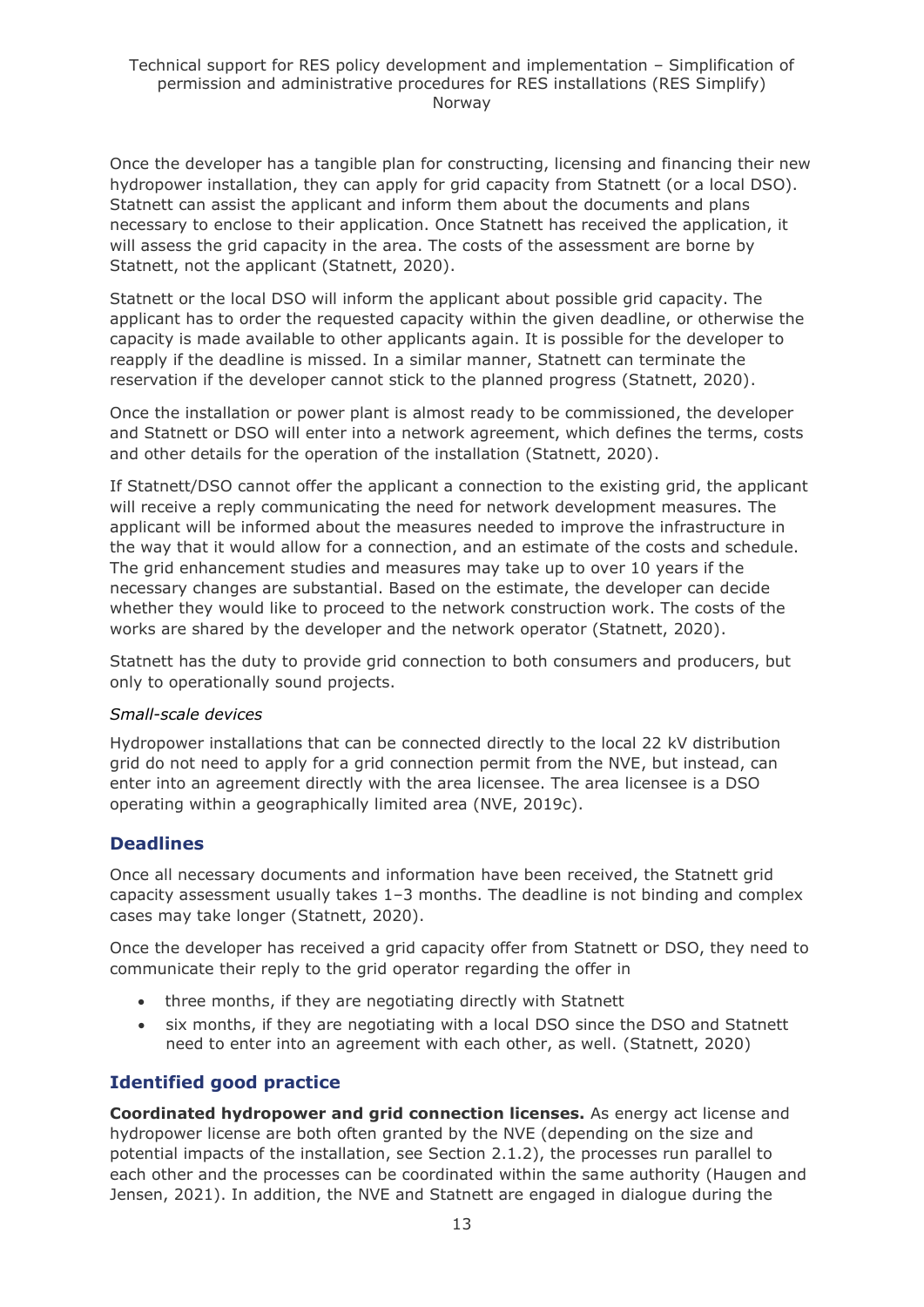licensing process and the assessment of grid capacity for hydropower projects (Haugen and Jensen, 2021). Collaboration and dialogue ensure the potential situation of granting grid capacity or a hydropower license for a project, and denying it of the other.

# <span id="page-13-0"></span>**3. Corporate legal fiscal**

### **Process flow**

#### *Electricity sales license*

This process step applies to new installations, or existing installations whose sales license has to be updated.

All companies that engage with electricity network operations, e.g., production and/or selling electricity, are required to possess an electricity sales license. The license is applied for using the Altinn online platform.

In order to obtain the sales license, the applicant has to be a company registered in the Brønnøysund registry and thus, have a Norwegian organisation number.

The sales license is usually the last license granted to a new hydropower installation or plant. Having obtained all other relevant licenses is a prerequisite for acquiring the sales license, and the sales license functions as a kind of a final 'green light' for the installation to become operational (NVE, 2021; NVE, 2020b).

#### *Green Electricity Certificates*

Norway and Sweden have a joint Green Electricity Certificate system, through which they support renewable electricity financially, legally steered in Norway through the Electricity Certificate Act. According to Chapter 1 on the Act, production facilities that produce renewable energy, are approved by NVE and satisfy other technical and administrative requirements are eligible for electricity certificates.

As Norway is currently working its way out of the Electricity Certificate system, Norwegian renewable energy installations that have become operational in 2021 are no longer entitled to electricity certificates.

### **Identified good practice**

**Smooth process for the sales license.** For simple installations that fulfil the criteria for the sales license, the license is approved automatically and rather quickly. Even if the license is manually processed by an NVE officer, the licensing time is usually limited to 2– 4 weeks. The Altinn online application system is connected to the Brønnøysund company registry, and retrieves company information from there (NVE, 2020b).

# <span id="page-13-1"></span>**4. Other**

### **Process flow**

There is a number of different permits that may be necessary for hydropower installations. They are not described in length in this report; below are some examples of potentially applicable permits:

• *Biodiversity permit*: activities, which could affect the local biodiversity, are subject to the biodiversity permit (art 8-12 Biodiversity Act; Hammer et al., 2020).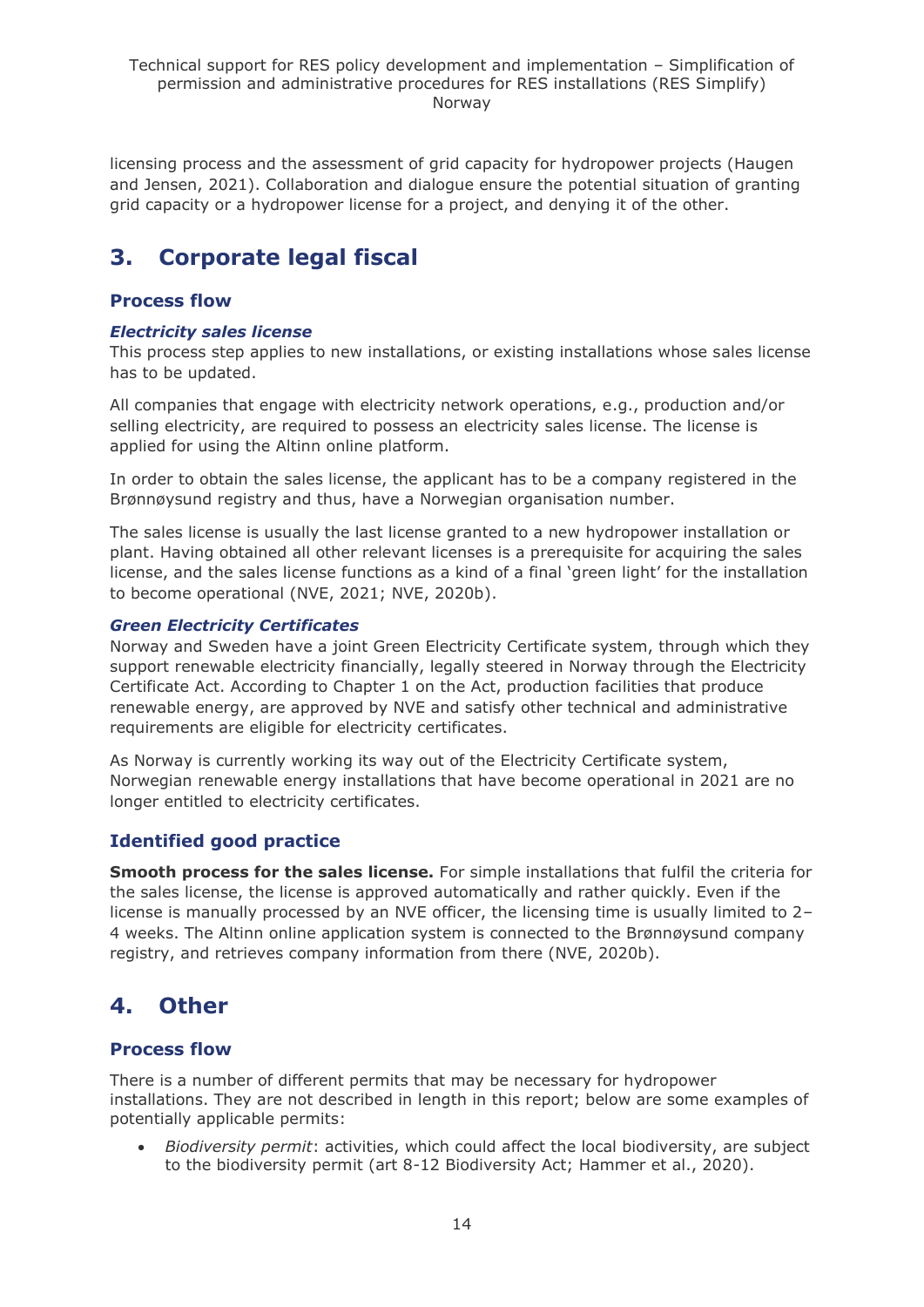• *Cultural heritage permit:* the potential effects caused to cultural heritage artefacts or areas are subject to the cultural heritage permit. Hydropower projects could affect, e.g., Sámi cultural heritage sites or areas of archaeological interest (art. 9 Cultural Heritage Act; Hammer et al., 2020).

Some of these permits, such as the biodiversity permit, are included in the water resources permit procedure, if applicable to the hydropower project (Hammer, 2020).

### **Identified good practice**

**Integration of permits.** Several cultural and ecological aspects are already addressed during the water resources permit process, and no separate permitting procedures are often needed e.g., the biodiversity permit (Hammer, 2020). As the competent permitting authority, the NVE has centralised knowledge and experience with all hydropowerrelevant permits and legislation.

# <span id="page-14-0"></span>**5. Use of IT systems**

#### *Hydropower license*

It is possible to apply for the NVE permit using an online application system. The application with its attachments is uploaded to the online system $<sup>1</sup>$ , and there are</sup> guidelines available concerning the file type and size. There are different forms available for different types of installations, e.g., a small-scale hydropower installation, a larger hydropower plant, or decommissioning a hydropower plant. Applications for microinstallations under 1 MW can be submitted through an electronic application form, whereas installations over 1 MW send their application documents to NVE by email (NVE, 2017; NVE, 2019a).

#### *Electricity sales license*

The application process for the sales license can be completed online using an electronic form at Altinn<sup>2</sup>.

#### *Grid capacity and connection*

Both the grid connection guidance inquiry and the application are sent electronically to Statnett by email (Statnett, 2020).

# <span id="page-14-1"></span>**6. Complaint procedure**

#### *Water resources license*

Decisions taken by NVE: The decisions by NVE can be appealed by those who have the right to appeal under the Public Administration Act: mainly by persons 'having a legal interest in appealing the case' (Ch. VI, sec. 28 Public Administration Act). The complaint must be sent to the NVE within 3 weeks of the NVE publishing the decision. If the NVE does not overrule their earlier decision, the complaint will be forwarded to the MpoE, which will process the complaint and make a final decision, which cannot be appealed (NVE, 2019a; NVE, 2019b; art. 24 Water Resources Act; Ch. VI sec. 29-31 Public Administration Act).

<sup>1</sup> https://www.altinn.no/skjemaoversikt/norges-vassdrags--og-energidirektorat-nve/melding-om-idriftsettelsenye-vannkraftverk-eller-opprustings--og-utvidelsestiltak-i-eksisterende-kraftverk/

<sup>2</sup> https://www.altinn.no/skjemaoversikt/norges-vassdrags--og-energidirektorat-nve/soknad-om-konsesjon-foromsetning-av-elektrisk-kraft/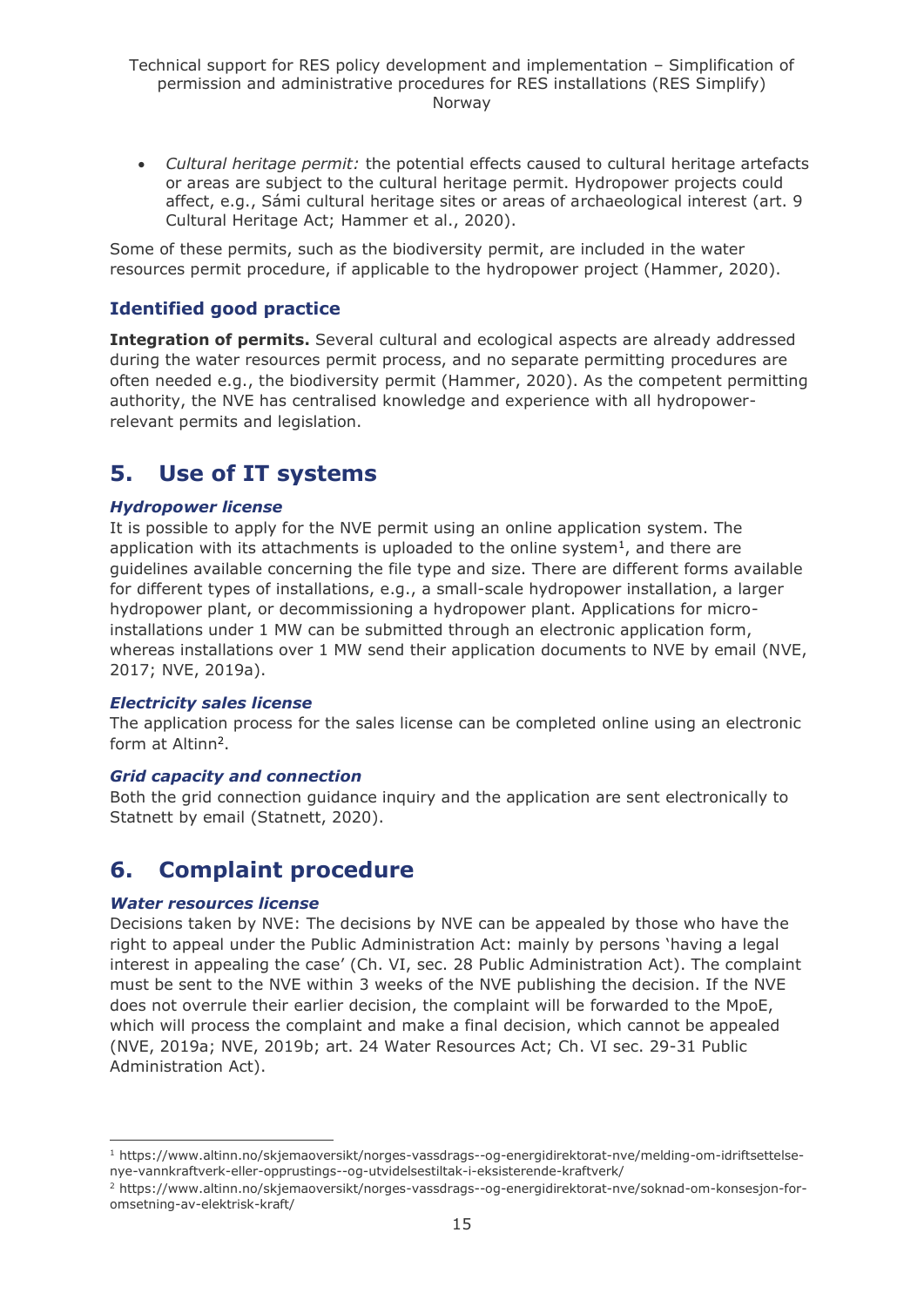The NVE licensing procedure is in accordance with the Public Administration Act, which stipulates that the same bodies that are given the right to object a decision under the Planning and Building Act also have the right to appeal a licensing decision, in this case usually taken by the NVE (art. 24 Water Resources Act).

#### *Building permit*

Building permit decisions can be appealed by affected stakeholders listed in the Planning and Building Act (art. 4, ch. 5), and they are issued to the MPoE but are prepared by the municipality authorities first. The stakeholder submitting the objection has to provide their reason to do so (NVE, 2018).

#### *Grid capacity and connection*

The grid capacity and, in a later stage in the project, connection decision taken by Statnett (directly or indirectly through a DSO) can be challenged through a complaint, which is filed to the Norwegian Energy Regulatory Authority (*Reguleringsmyndigheten for energy*, RME). The legal basis of the right to complaint is codified in articles 3-4 of the Energy Act and articles 4-6 of the Regulations on Grid Regulation and Energy Market (Lie, 2021).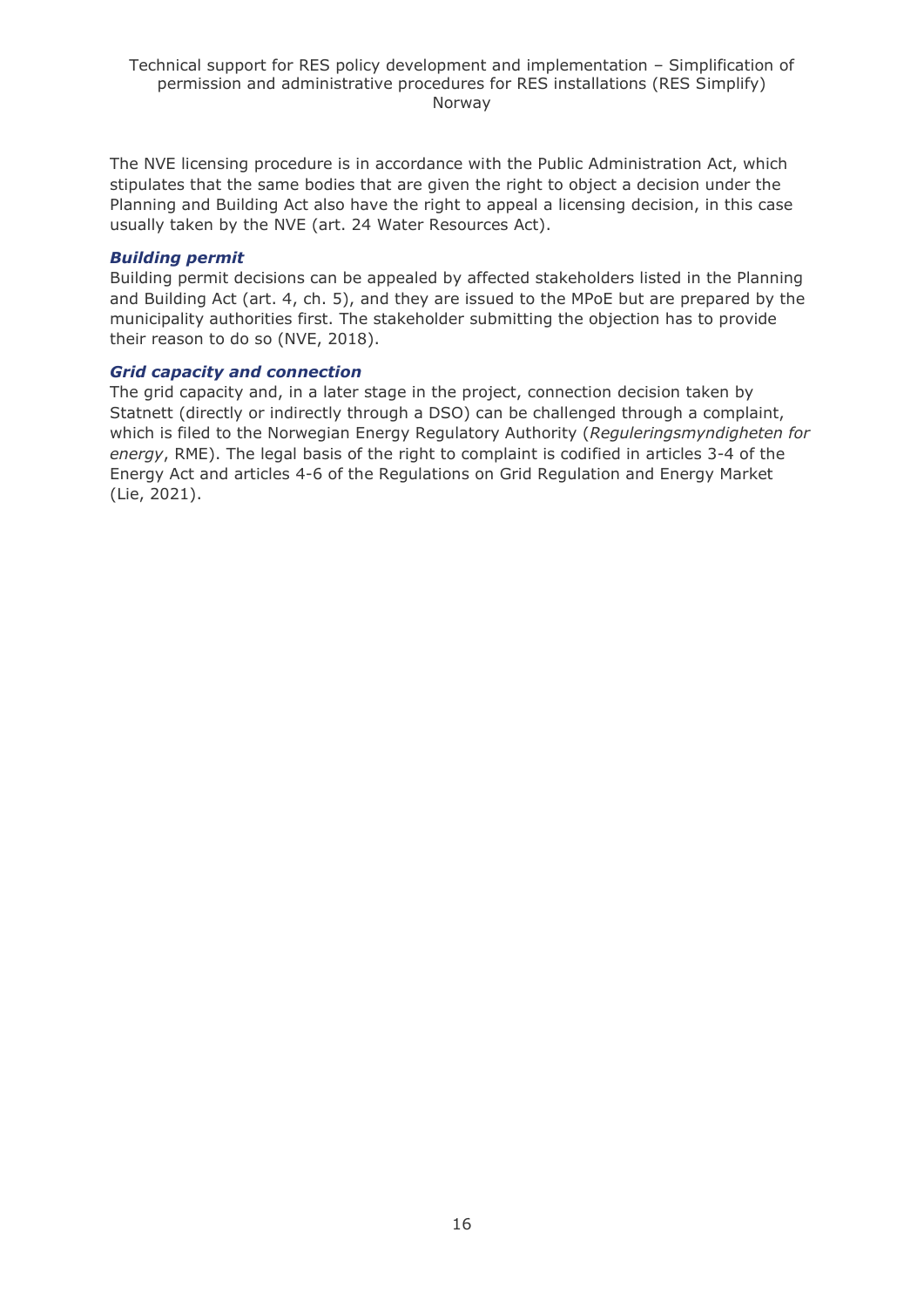# <span id="page-16-0"></span>**References**

- Aanensen, T. and Holstad, M., 2018. Tilgang og anvendelse av electrisitet i perioden 1993–2017. Statistics Norway report. [online] Available at: [<https://www.ssb.no/energi-og-industri/artikler-og](https://www.ssb.no/energi-og-industri/artikler-og-publikasjoner/_attachment/348783?_ts=1632600d5b8)[publikasjoner/\\_attachment/348783?\\_ts=1632600d5b8>](https://www.ssb.no/energi-og-industri/artikler-og-publikasjoner/_attachment/348783?_ts=1632600d5b8) [Accessed 17 February 2021].
- Bakken, T.H., Sundt, H., Ruud, A. and Harby, A., 2012. Development of small versus large hydropower in Norway – comparison of environmental impacts. *Energy Procedia 20,* pp. 185-199.
- Energy Portlet, 2021. Case study: Alta Hydropower Station. [online] Available at: [<https://portlets.arcticportal.org/casesexploitation/158-case-study-alta](https://portlets.arcticportal.org/casesexploitation/158-case-study-alta-hydropower-station)[hydropower-station>](https://portlets.arcticportal.org/casesexploitation/158-case-study-alta-hydropower-station) [Accessed 25 February 2021].
- International Hydropower Association (IHA), 2017. Country profile: Norway. [online] Available at: [<https://www.hydropower.org/country-profiles/norway>](https://www.hydropower.org/country-profiles/norway) [Accessed] 16 February 2021].
- Hammer, L. et al., 2020. NVE Veileder for utforming av søknader om konsesjon for nettanlegg. [online] Available at: [<http://publikasjoner.nve.no/veileder/2020/veileder2020\\_02.pdf>](http://publikasjoner.nve.no/veileder/2020/veileder2020_02.pdf) [Accessed 16 February 2021].
- Norwegian Government, 2016b. The history of Norwegian hydropower in 5 minutes. [online] Available at: [<https://www.regjeringen.no/en/topics/energy/renewable](https://www.regjeringen.no/en/topics/energy/renewable-energy/the-history-of-norwegian-hydropower-in-5-minutes/id2346106/)[energy/the-history-of-norwegian-hydropower-in-5-minutes/id2346106/ >](https://www.regjeringen.no/en/topics/energy/renewable-energy/the-history-of-norwegian-hydropower-in-5-minutes/id2346106/) [Accessed 25 February 25].
- Norwegian Ministry of Petroleum and Energy (MPoE), 2015. Facts 2015: Energy and Water Resources in Norway. [online] Available at: <https://www.regjeringen.no/contentassets/fd89d9e2c39a4ac2b9c9a95bf156089 a/facts\_2015\_energy\_and\_water\_web.pdf> [Accessed 8 March 2021].
- MPoE, 2016. Kraft til endring: Energipolitikken mot 2030. [online] Available at:[<https://www.regjeringen.no/contentassets/31249efa2ca6425cab08130b35eb](https://www.regjeringen.no/contentassets/31249efa2ca6425cab08130b35ebb997) [b997/](https://www.regjeringen.no/contentassets/31249efa2ca6425cab08130b35ebb997)no/pdfs/stm201520160025000dddpdfs.pdf> [Accessed 8 March 2021].
- The Norwegian Water Resources and Energy Directorate/Noregs vassdrags- og energidirektorat (NVE), 2015. Etterundersøkelser av flora og naturtyper i elver med planlagt småkraftutbygging. [online] Available at: [<https://publikasjoner.nve.no/rapport/2015/rapport2015\\_102.pdf>](https://publikasjoner.nve.no/rapport/2015/rapport2015_102.pdf) [Accessed 7 April 2021].
- NVE, 2017. Søke om tiltak etter vassressurslova. [online] Available at: [<https://www.nve.no/vann-vassdrag-og-miljo/soke-om-tiltak-etter](https://www.nve.no/vann-vassdrag-og-miljo/soke-om-tiltak-etter-vassressurslova/)[vassressurslova/>](https://www.nve.no/vann-vassdrag-og-miljo/soke-om-tiltak-etter-vassressurslova/) [Accessed 10 February 2021].
- NVE, 2018. Kommunens myndighet I mindre vannkraftsaker informasjon til kommunen. [Online] Available at: <https://www.nve.no/Media/6742/kommunens-myndighet-imindrevannkraftsaker.pdf> [Accessed 15 February 2021].
- NVE, 2019a. Saksgang for små kraftverk. [Online] Available at: <https://www.nve.no/konsesjonssaker/konsesjonsbehandling-av-vannkraft/smavannkraftverk/saksgang-for-sma-kraftverk> [Accessed 10 February 2021].